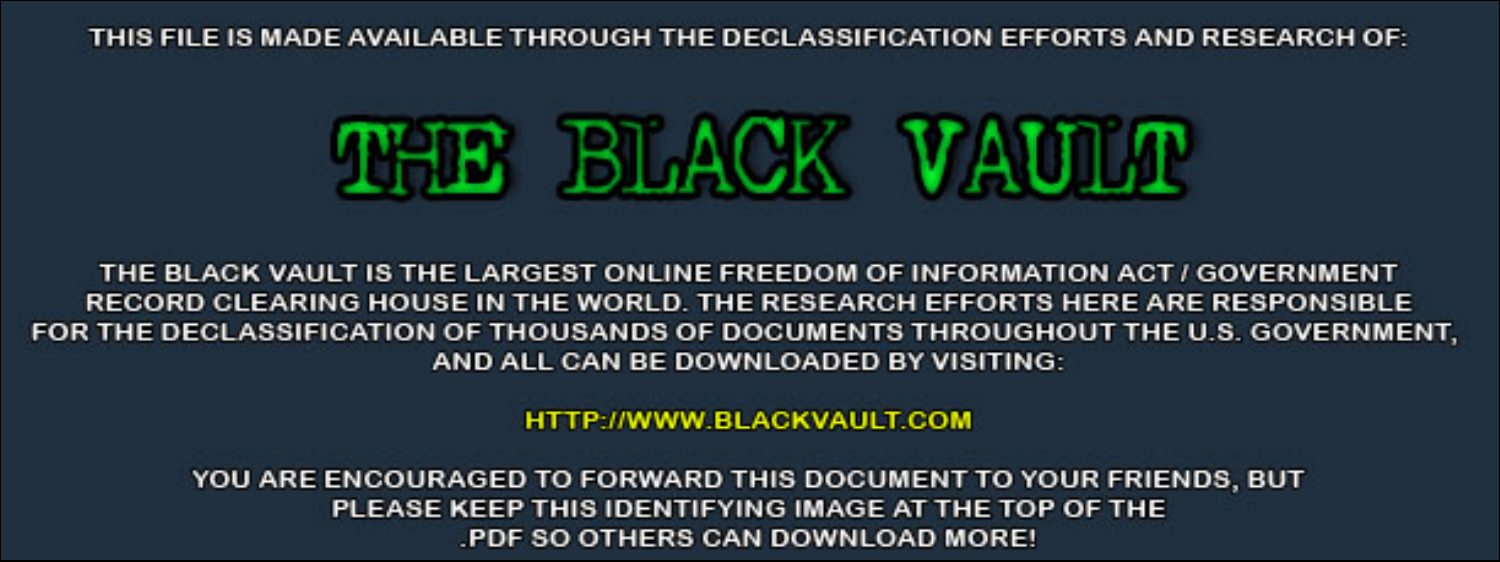## **Cryptologic Almanac 50th Anniversary Series**

## The Creation of NSA - Part 2 of 3: The Brownell Committee

(D) SYNOPSIS: After World War II, the Anny and Navy cryptologic organizations sought to eliminate duplication of effort and sunnount budget difficulties by forming a cooperative organization, the Joint Operating Plan. However, the JOP administrator did not have sufficient authority to achieve these goals. A later attempt at unification, the Armed Forces Security Agency, did well in intelligence production, but failed to achieve the savings expected of it. It also failed to bring the Service Cryptologic *Agencies into* closer cooperation.

(D) NOW, ON WITH THE STORY: The senior military leaders fighting the war in Korea were also dissatisfied with AFSA. All had been senior leaders during World War II and had had access to the high-level decrypts from German or Japanese communications. When they did not receive equivalent materials concerning their enemies in Korea, they erroneously concluded that AFSA was not doing its job adequately.

(U) Among the dissatisfied leaders of the civilian agencies were Dean Acheson, the secretary of state, and Walter Bedell Smith, director of Central Intelligence. Smith, as Eisenhower's deputy in World War II, had learned well how to achieve his goals in the face of bureaucratic reluctance or interservice rivalry. He also met frequently "one-on-one" with Harry Truman.

(D) Acheson and Smith were two ofthe most influential figures in the Truman administration. They joined in goading the president into new directions with COMINT.

(U) In response to this dissatisfaction with AFSA, President Harry S Truman on 13 December 1951 wielded the great all-purpose bureaucratic tool: he ordered a study to determine corrective measures. His directive was issued to Secretary of State Dean Acheson and Secretary of Defense Robert A. Lovett, who further entrusted this responsibility to a committee chaired by George Brownell.

(U) George A. Brownell was a prominent New York attorney who had served as a consultant to the State Department and traveled as President Truman's personal representative to a number of nations, including Mexico. Serving with him on the committee were Charles E. Bohlen of the State Department, Briga-dier General John B.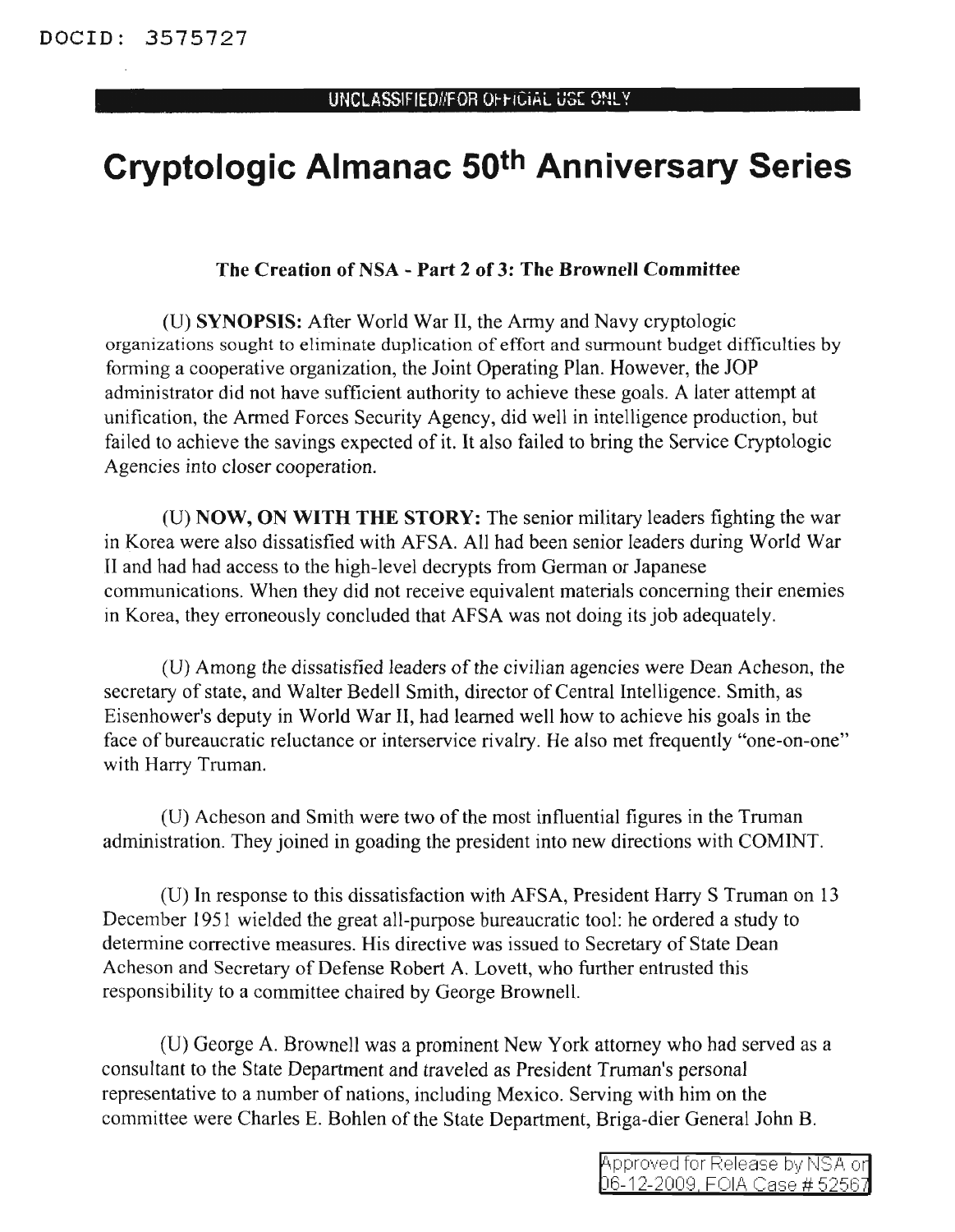Magruder, VSA (Ret.), and William H. Jackson, Special Assistant to the DCI. Note that no representative of the JCS, under whom AFSA was placed organizationally, served on the committee.

(U) This quartet changed the shape of the U.S. COMINT community.

(D) For six months, housed at the CIA, the Brownell Committee consulted documents, heard testimony from AFSA and the services, and conferred with experts. Based on these, the Committee issued a lengthy report on 13 June 1952.

(U) The Brownell Report was highly critical of the definition of the responsibilities of the director of AFSA and the allocation of means. The report was particularly disparaging about the methods for determining priorities, showing marked concern over the persistence of uncoordinated Army and Air force COMINT activities in the Korean Conflict. The report noted real duplication among the services and between the services and AFSA.

(V) Finally, the Brownell Committee recognized COMINT as a national asset, a resource for the government as a whole. COMINT, it said, had to be organized and managed to reflect this concept.

(D) The Committee proposed that AFSA be made the keystone of government COMINT activities, and that the director be invested with stronger powers. The Brownell recommendations were designed to leave military COMINT agencies in a position to meet military support requirements, but in conjunction with, not apart from, representatives of the civilian intelligence units.

(V) As the nonmilitary agencies were averse to continued military domination of COMINT, as they saw it, the Brownell Committee provided for subordination to the secretary of defense and fore-stalled any inclination to place NSA, like AFSA, under the JCS.

(V) Not surprisingly, the then AFSA director, General Ralph Canine, said the Brownell Committee report contained "eminently sound conclusions."

(V) AFSA was redesignated the National Security Agency, without change in personnel, funds, or facilities. The director of the new organization, however, was given solid authority over COMINT resources in the Defense Department.

(D) When the Joint Chiefs created the Armed Forces Security Agency, they had entrusted to it responsibility for producing cryptographic equipment and material, and for coordinating the  $R&D$  of COMSEC equipment into one, nonduplicative program. While